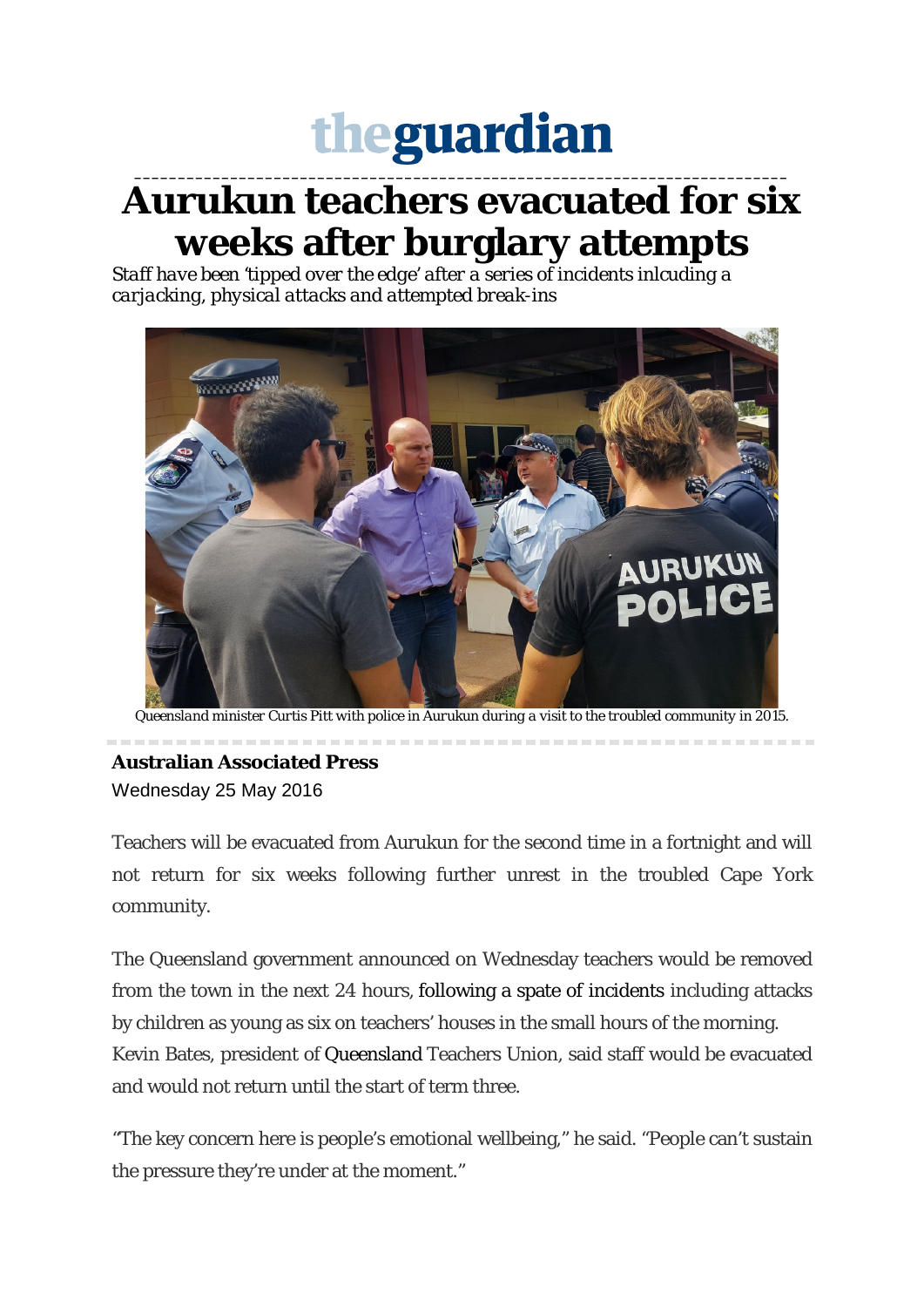Ian Stewart, Queensland's police commissioner, said the latest incidents early on Wednesday morning occurred near where the teachers were staying and appeared to be targeted attacks.

"There were at least two, probably three incidents that caused some concerns," Stewart said. "And they revolved around a group of young people trying to steal a motor vehicle and throwing rocks at security guards and throwing rocks at buildings." No one has been charged.

Stewart said principal Scott Fatnowna's house was either targeted or was nearby. "It is my clear understanding that the teachers fear for their personal safety and it is that reason why they have decided finally to come out on this occasion and my understanding is they are likely to stay out for several weeks," he said.

"The reality is this is a very complex environment," he said. "You have kids aged between six and 10 involved in some of these incidents."

The Queensland premier, Annastacia Palaszczuk, was expected to visit Aurukun on Friday to attend a public meeting called by the mayor, Derek Walpo.

"Number one has always been the safety of staff in Aurukun and the safety of the community," said Palaszczuk, who discussed the situation with her ministers and directors-general on Wednesday. "I've been advised that the teachers are feeling unsafe so we are going to get the teachers out."

Bates said the latest incidents – believed to be a series of attempted break-ins at the homes of teachers – were enough to "tip people over the edge in terms of their stress levels".

"We're certainly aware people were showing signs of severe anxiety," he said. "Every noise caused people to be alert and unable to sleep."

The Aurukun police citizens youth club would offer alternative programs to students while the school is closed.

Bates said it was now time for "some very hard conversations" to be had about the bigger issues facing the troubled community.